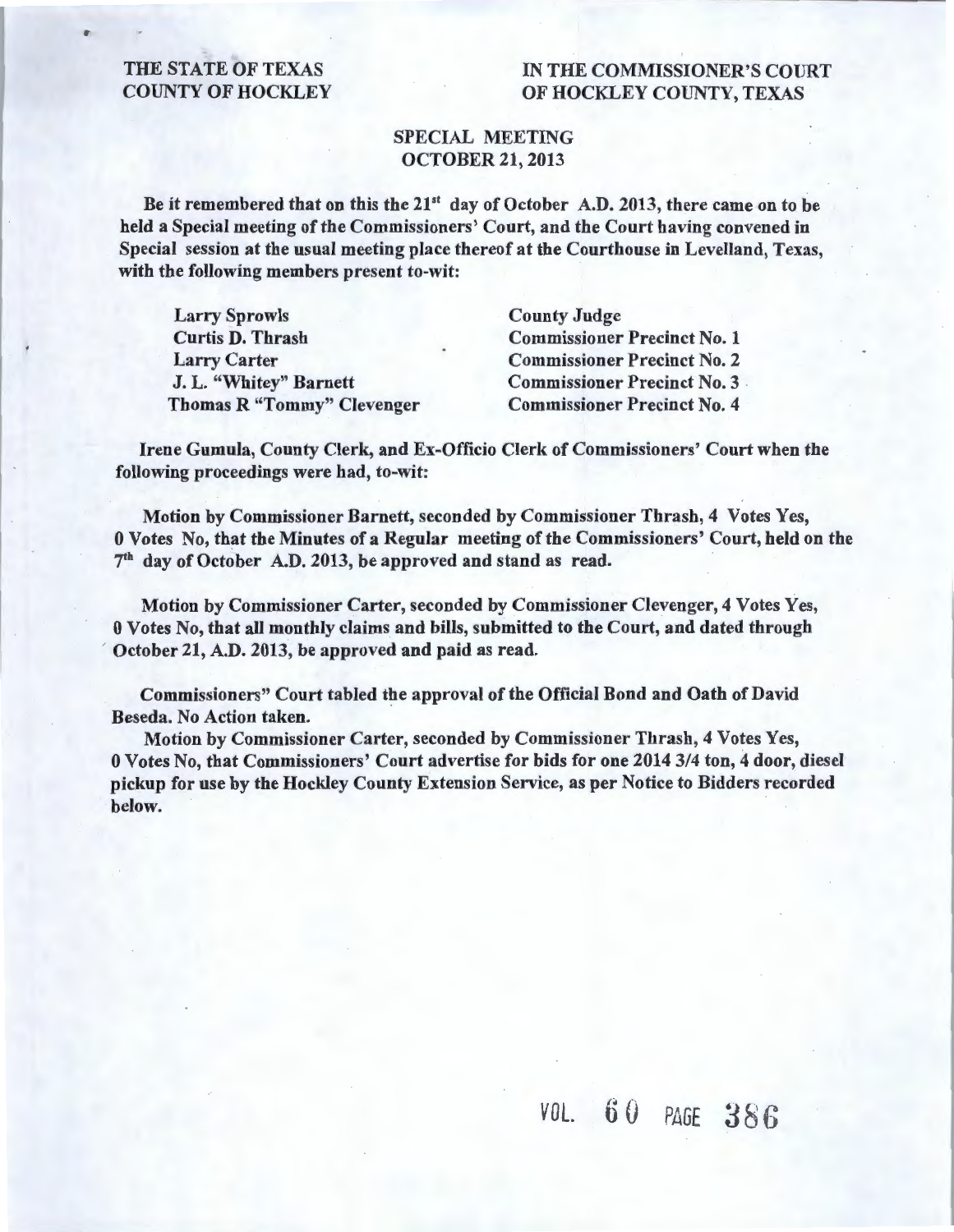#### THE STATE OF TEXAS: **IN THE COMMISSIONERS' COURT**

#### **COUNTY OF HOCKLEY: OF HOCKLEY COUNTY, TEXAS**

#### **NOTICE TO BIDDERS**

Notice is hereby given that the Commissioners' Court of Hockley County, Texas, will receive sealed bids, in the office of the County Judge located at 802 Houston St., Ste. 101, Levelland, Texas, until 10:00 A. M., Tuesday, November 12, 2013, for the following described equipment:

One 2014 % ton, 4 door, diesel pickup.

The Commissioners' Court of Hockley County, Texas, reserves the right to reject any or all bids.

The required bid forms and specifications for said pickup is available at the office of the County Judge, between

Given under my hand and seal of said Court, this the  $21^{ST}$  day of October, 2013.

*Ecunty Clerk*, and Ex-Officio Clerk of Commissioners' Court, Hockley County, Texas



VOL. **6 0** PAGE **3** 8 7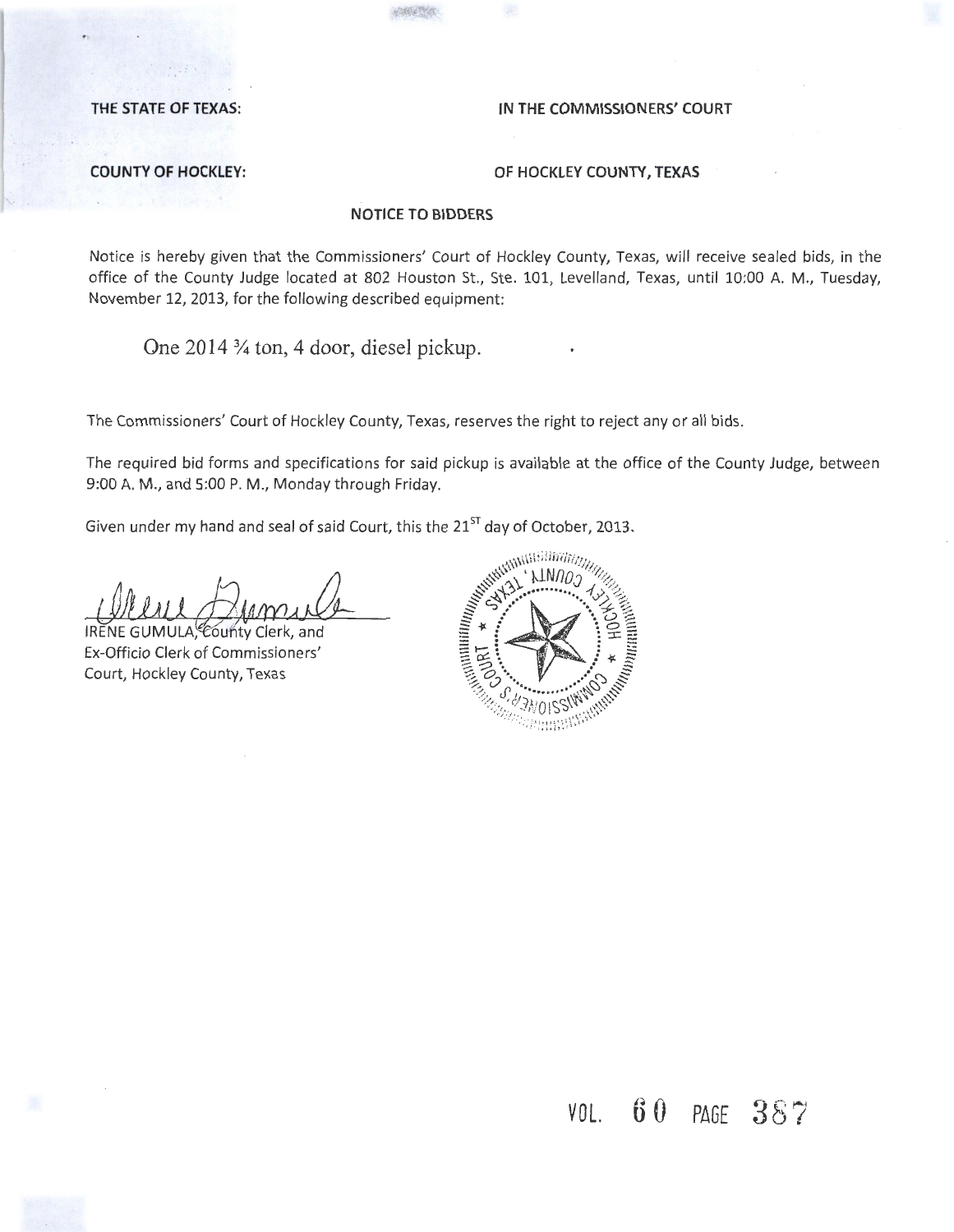THE STATE OF TEXAS **IN THE COMMISSIONERS' COURT** 

#### COUNTY OF HOCKLEY **EXAMPLE AND RESERVE HOCKLEY COUNTY, TEXAS**

#### BIDS SPECIFICATIONS FOR 2014 % TON, 4 DOOR, DIESEL PICKUP 10/21/13

One (1) New 2014 model % ton, 4 door, diesel pickup truck (9200 GVW or greater}, short wheel base, automatic transmission with trailer towing package, below eye line mirrors, right and left, wide box, power brakes, power steering, power windows and locks, AM/FM radio with CD player, heavy duty rear bumper and receiver type hitch, gauges - oil, temperature, and amps, color (optional}, rubber floor, tilt and cruise, tinted glass, 40/20/40 fabric covered foam seat with fold down center arm rest, air conditioner, full size spare, custom body style, spray in bed liner, fold down gooseneck ball, Ranch hand style grill guard, for use by Hockley County Extension Service, to be delivered within 60 days.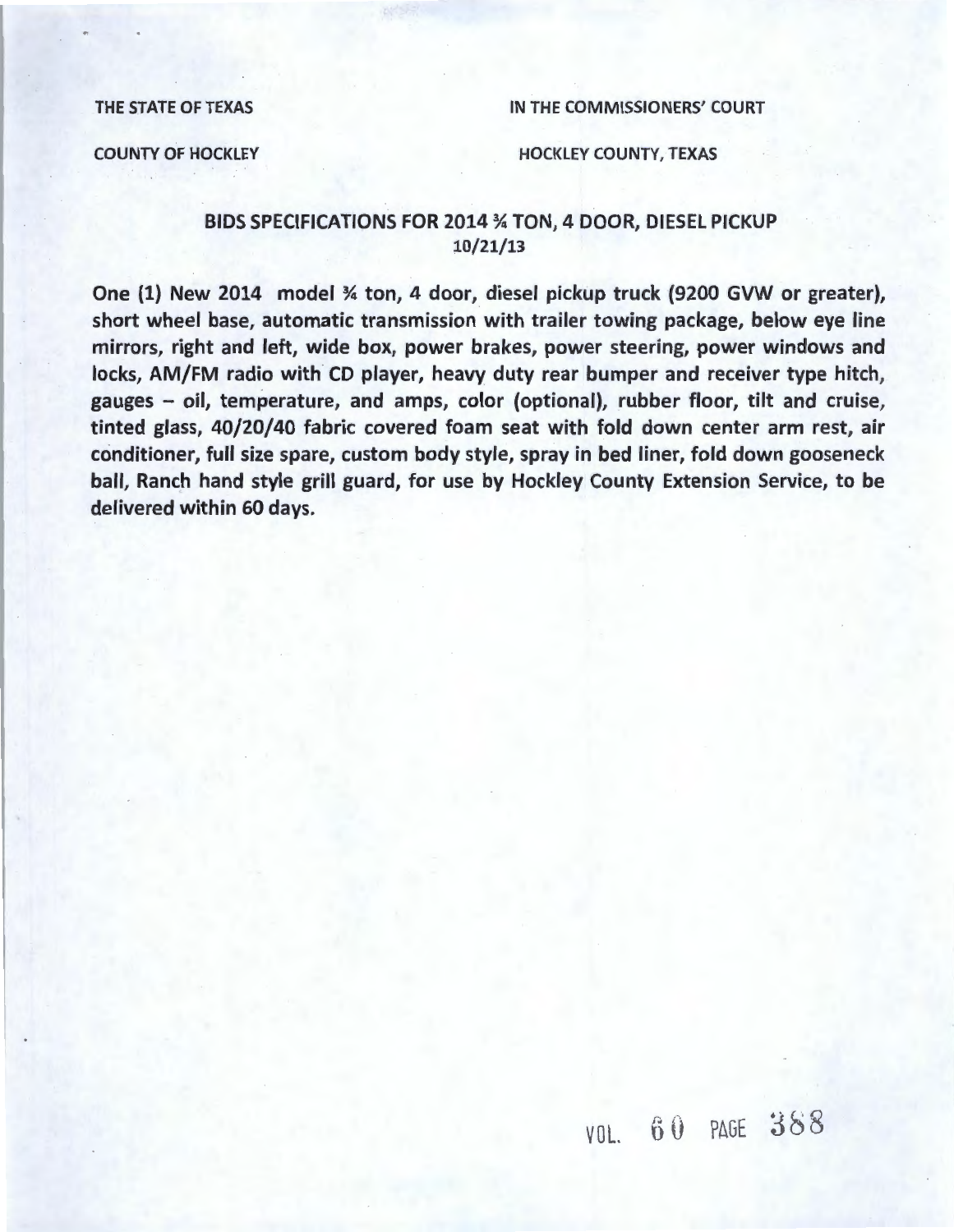Motion by Commissioner Barnett, seconded by Commissioner Carter, 4 Votes Yes, 0 Votes No, that Commissioners' Court approve the Resolution to Add Optional Workers' Compensation Coverage, as per Resolution recorded below.

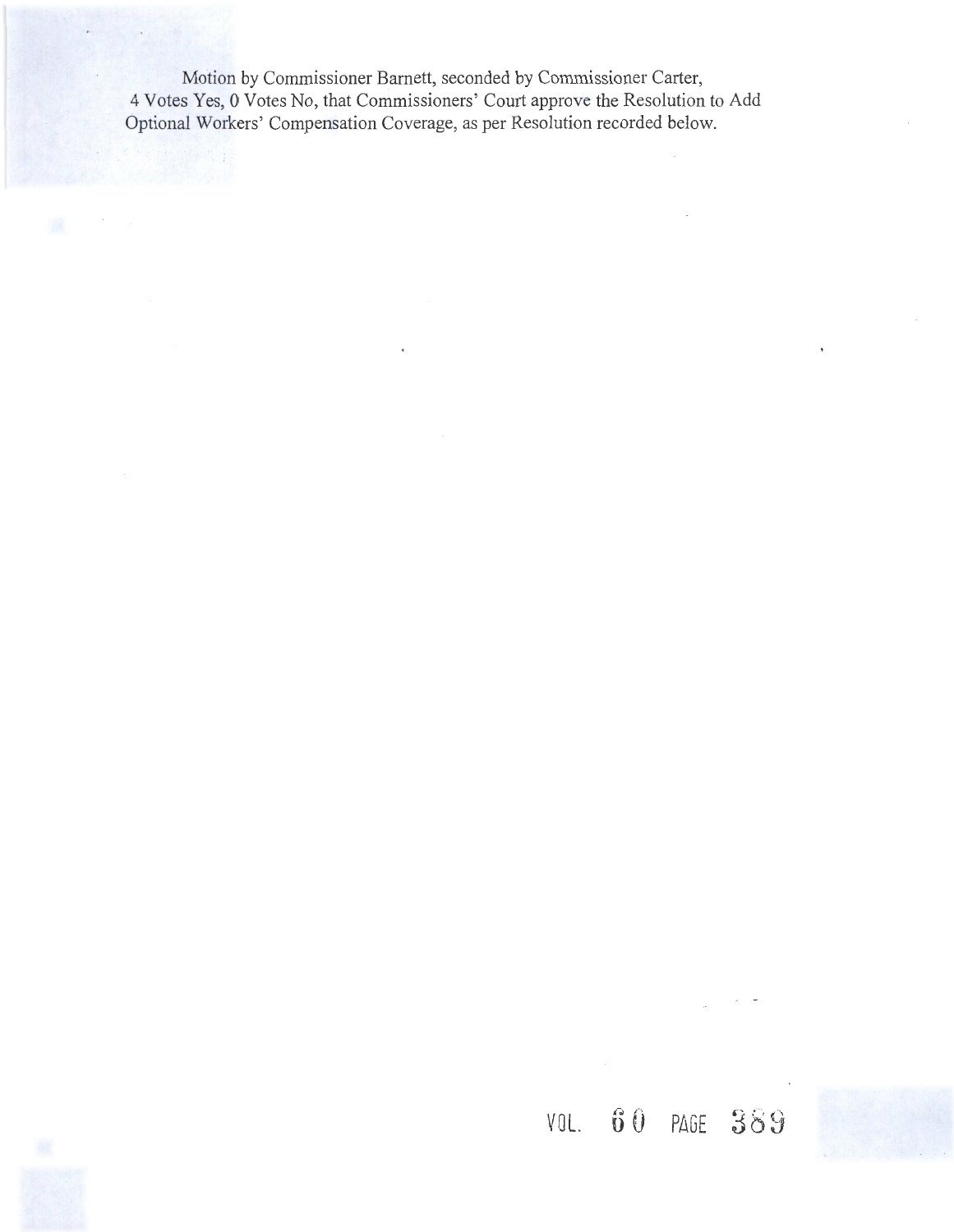

# Hockley County

LINDA BARNETTE County Auditor 806/894-6070

802 Houston, Suite 103 Levelland, Texas 79336

## **RESOLUTION TO ADD OPTIONAL WORKERS' COMPENSATION COVERAGE**

WHEREAS HOCKLEY COUNTY has entered into a contract with Texas Association of Counties (TAC) for coverage of County personnel under the TAC Risk Management Pool, hereinafter called the Pool; and

WHEREAS the basic contract with the TAC Pool affords coverage for regular county employees, but provides for optional wider coverage *by* election of Commissioners' Court and

WHEREAS it is the desire and intent in HOCKLEY COUNTY Commissioners' Court that JURORS AND ELECTION PERSONNEL be afforded coverage under the Pool;

THEREFORE, upon motion made by Commissioner and seconded by Commissioner and seconded by Commissioner and seconded by Commissioner and second and second structure order was adopted: JUROR AND ELECTION PERSONNEL will be included for Workers' Compensation benefits under the County's contract with Texas Association of Counties Risk Management Pool.

DONE IN OPEN COURT this  $g/dt$  day of  $Qctoluv$ ,  $493013$ 

ATTEST:

Irene Gumula, County Clerk

•Number of Volunteers: 25

Assumed Annual Salary: \$22,201.

 $h$  as  $Q$  of  $-1$ 

Larry Sprowls, County Judge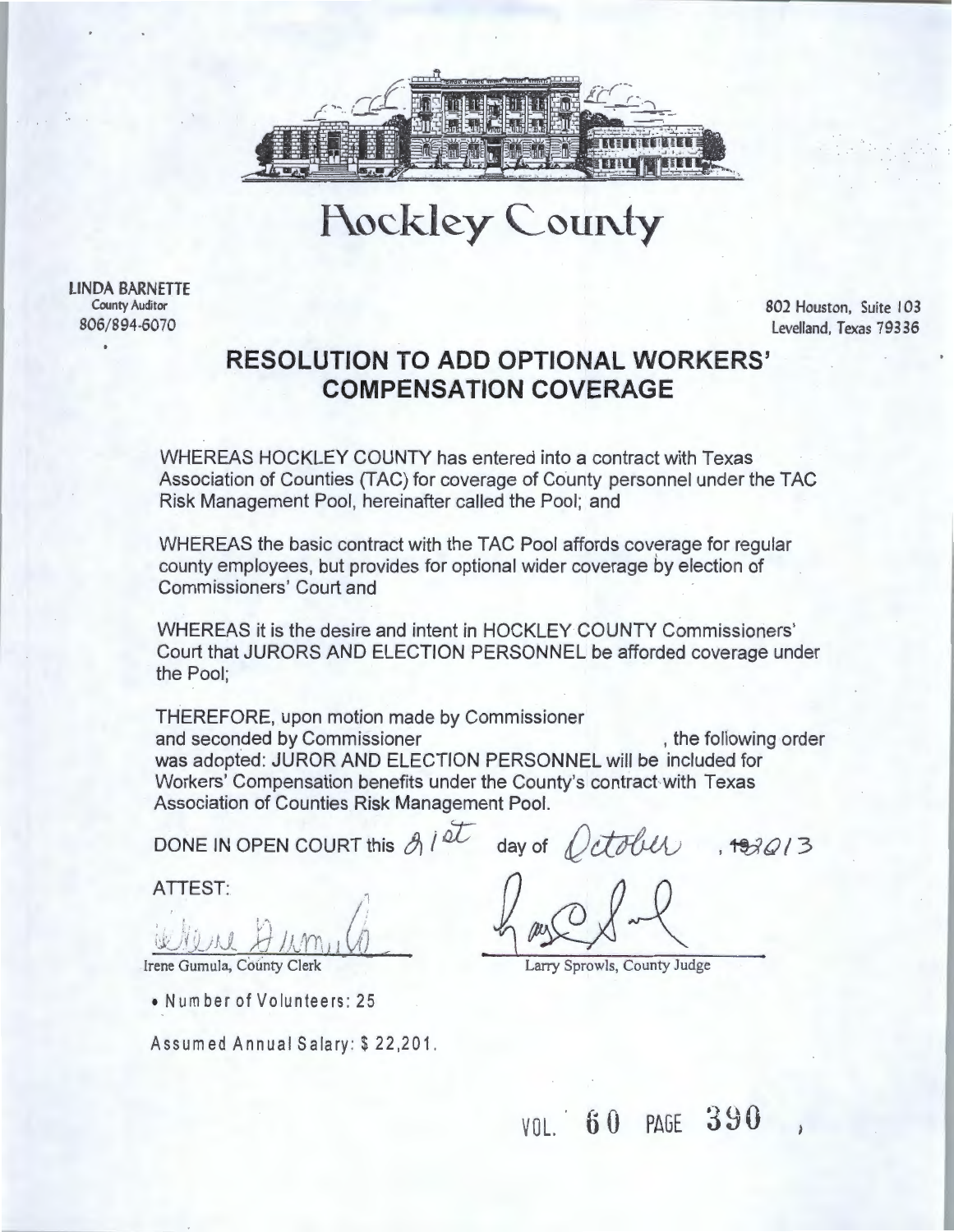

**Hockley County** 

LINDA BARNETTE County Auditor 806/894-6070

802 Houston, Suite 103 Levelland, Texas 79336

## **RESOLUTION TO ADD OPTIONAL WORKERS' COMPENSATION COVERAGE**

WHEREAS Hockley County has entered into a contract with Texas Association of Counties (TAC) for coverage of County personnel under the TAC Risk Management Pool, hereinafter called the Pool; and

WHEREAS the basic contract with the TAC Pool affords coverage for regular county employees, but provides for optional wider coverage by election of Commissioners' Court and

WHEREAS it is the desire and intent in Hockley County Commissioners' Court that Elected Officials be afforded coverage under the Pool;

THEREFORE, upon motion made by Commissioner\_ and seconded by Commissioner , the following order was adopted: Elected Officials will be included for Workers' Compensation benefits under the County's contract with Texas Association of Counties Risk Management Pool.

DONE IN OPEN COURT this  $21$ <sup>et</sup> day of *October*,  $32013$ 

ATTEST:

 $\bigwedge$  $\mathbf{D}$  $-1$ J / V*,\_* ' *)-\_/'JJ.* ' \_ "  $\theta$ lime

Irene Gumula , County Clerk Larry Sprowls, County Judge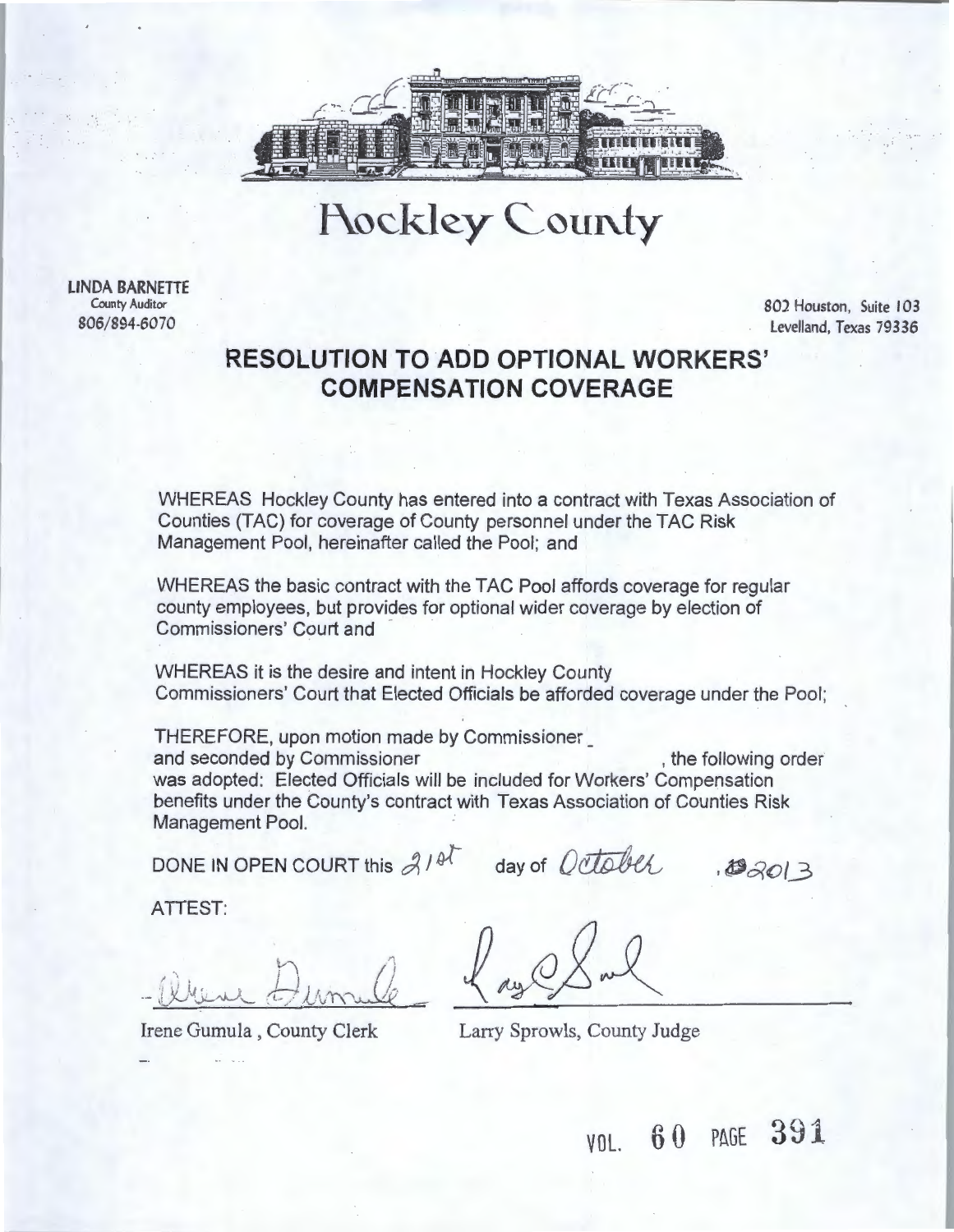

# **Hockley County**

LINDA BARNETTE County Auditor 806/894-6070

802 Houston, Suite 103 Levelland, Texas 79336

### **RESOLUTiON TO ADD OPTIONAL WORKERS' COMPENSATION COVERAGE**

WHEREAS HOCKLEY COUNTY has entered into a contract with Texas Association of Counties (TAC) for coverage of County personnel under the TAC Risk Management Pool, hereinafter called the Pool; and

WHEREAS the basic contract with the TAC Pool affords coverage for regular county employees, but provides for optional wider coverage by election of Commissioners' Court and

WHEREAS it is the desire and intent in HOCKLEY COUNTY Commissioners' Court that VOLUNTEER FIRST RESPONDERS be afforded coverage under the Pool; ·

THEREFORE, upon motion made by Commissioner and seconded by Commissioner , the following order was adopted: VOLUNTEER FIRST RESPONDERS will be included for Workers' Compensation benefits under the County's contract with Texas Association of Counties Risk Management Pool.

DONE IN OPEN COURT this  $210^{\circ}$  day of  $Q\bar{Q}$ folg,  $3482013$ 

ATTEST:

 $D \times N$  $41 N V$  an

Irene Gumula, County Clerk

• Number of Volunteers: 9

Assumed Annual Salary: \$36,400.

Larry Sprowls, County Judge

 $V0L$  60  $PAGE$  392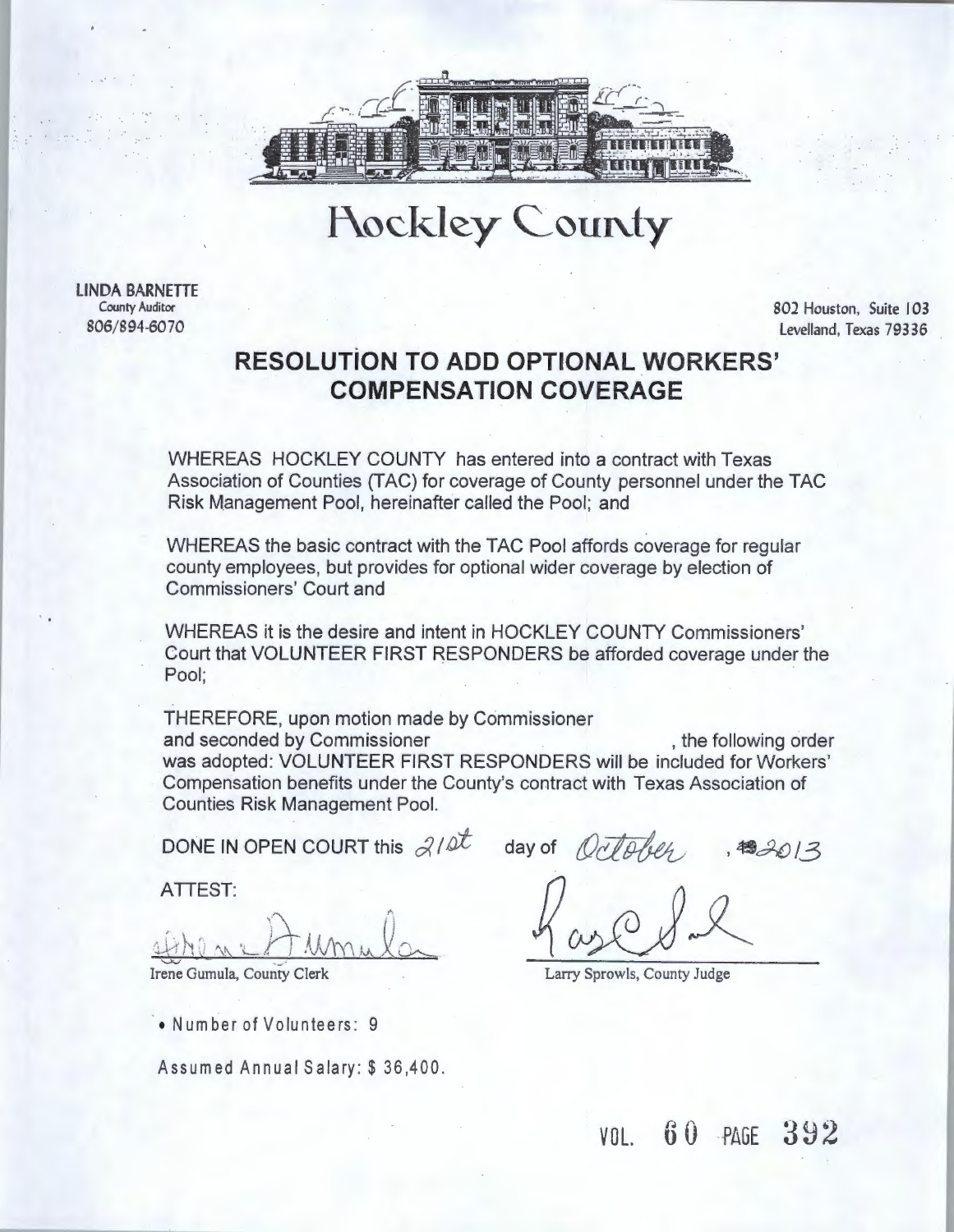Commissioners' Court met with the Texas A & M AgriLife Extension Service, Marsha Blair, Amber Parkinson & Wes Utley, each one gave the court an update.

# *<sup>V</sup>***0 l. 6 0 PAGE 3 9** 3